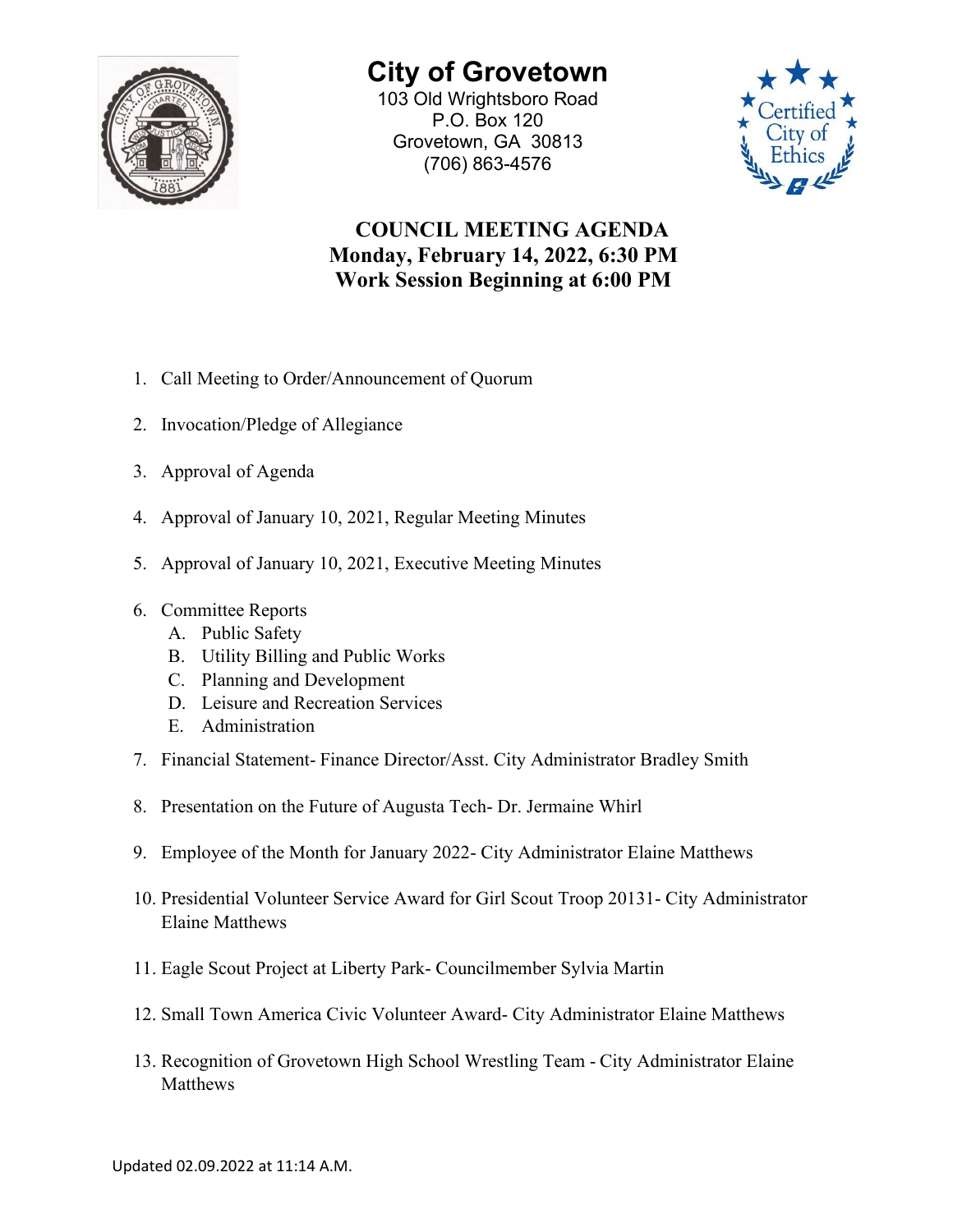- 14. Police Officers Commendations- City Administrator Elaine Matthews and interim Police Chief Jamey Kitchens
- 15. Public Announcements- Mayor and Council
- 16. Citizens Comments
- 17. General Business: Old (None)
- 18. General Business: New
	- A. Recommend Adoption of Resolution 2022-02-01, Resolution to Declare items as Surplus Property- Finance Director/Asst. City Administrator Bradley Smith
	- B. Recommend Approval to Reclassify 2 Street and Sanitation Light Equipment Operator Positions to 2 Street and Sanitation Heavy Equipment Operator II Positions with Updated Job Description- Human Resources Director David Toulson
	- C. Recommend Approval to Reclassify 1 Street and Sanitation Light Equipment Operator position to 1 Street and Sanitation Crew Leader Position with Updated Job Description- Human Resources Director David Toulson
	- D. Recommend Approval to Update the Job Description for Street and Sanitation Assistant Supervisor (No Change in Grade)- Human Resources Director David Toulson
	- E. Recommend Approval to Update the Job Description for Street and Sanitation Heavy Equipment Operator I (No Change in Grade)- Human Resources Director David Toulson
	- F. Recommend Approval of New Position, Job Description for Leisure and Recreation Program Assistant and Budget Amendment- Human Resources Director David Toulson
	- G. Recommend Approval of New Position, Job Description for Leisure and Recreation Light Equipment Operator, and Budget Amendment- Human Resources Director David Toulson
	- H. Recommend Approval that the Grovetown Department of Public Safety be now known as Grovetown Police Department and Grovetown Fire Rescue – Interim Police Chief Jamey Kitchens & Fire Chief Wayne Kent.

## 19. Director's Reports